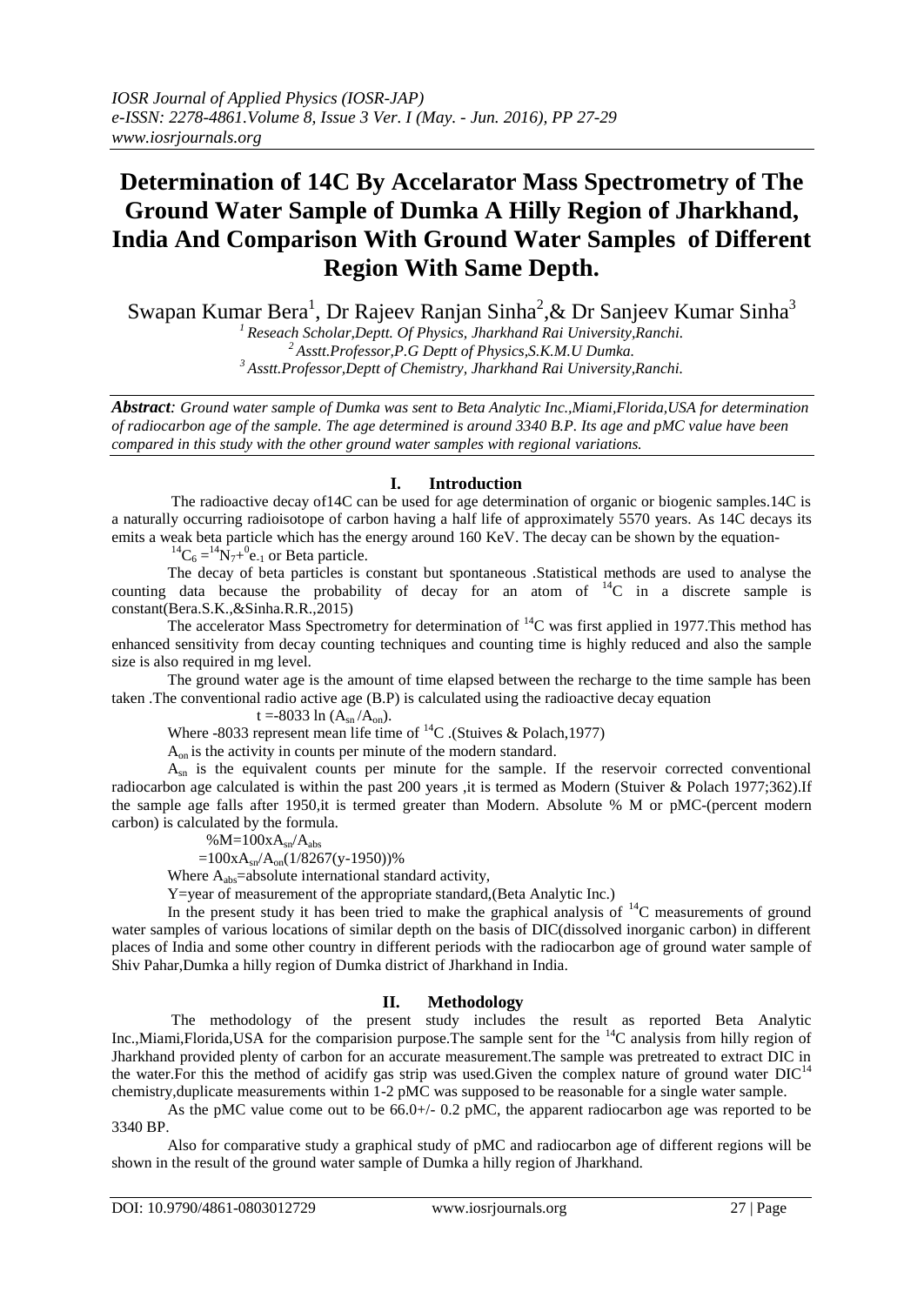## **III. Result &Discussion**

As the reported values are calculated relative to NIST SRM-4990B and corrected for isotopic fractionation the pMC value of the ground water sample of Dumka was found to be 66.0+/\_0.2 pMC And the apparent radiocarbon age has been reported as-3340 BP.

| Table--1           |                       |                  |                  |  |
|--------------------|-----------------------|------------------|------------------|--|
| Sample Name        | Place                 | Depth $(in ft.)$ | pMC              |  |
| KHOP5 <sup>a</sup> | South East Bangladesh | 601              | $25.06 \pm 0.26$ |  |
| CGO <sub>5</sub> D | South East Bangladesh | 606              | $81.8 \pm 0.61$  |  |
| LCO <sub>6</sub> D | South East Bangladesh | 639              | $22.67 \pm 0.25$ |  |
| TF-841             | Mehsana.Guiarat       | 613              | $64.15+0.98$     |  |
| TF-1097            | Jaisalmer, Rajasthan  | 557              | $42.88 \pm 0.6$  |  |
| Beta-431507        | Dumka.Jharkhand       | 600              | $66.0 \pm 0.2$   |  |



Graph of Table1-- Depth in ft is on X axis and pMC is on Y axis.

Table--2

| Sample Name        | Place                 | $Depth(f_t)$ | Radiocarbon Age (in years) |
|--------------------|-----------------------|--------------|----------------------------|
| KHOP5 <sup>a</sup> | South East Bangladesh | 601          | 10290                      |
| CGO5D              | South East Bangladesh | 606          | 516                        |
| LCO <sub>6</sub> D | South East Bangladesh | 639          | 11120                      |
| City of Lewiston#5 | Idaho.                | 602          | 5074                       |
| Beta 431507        | Dumka.Jharkhand.India | 600          | 3340                       |